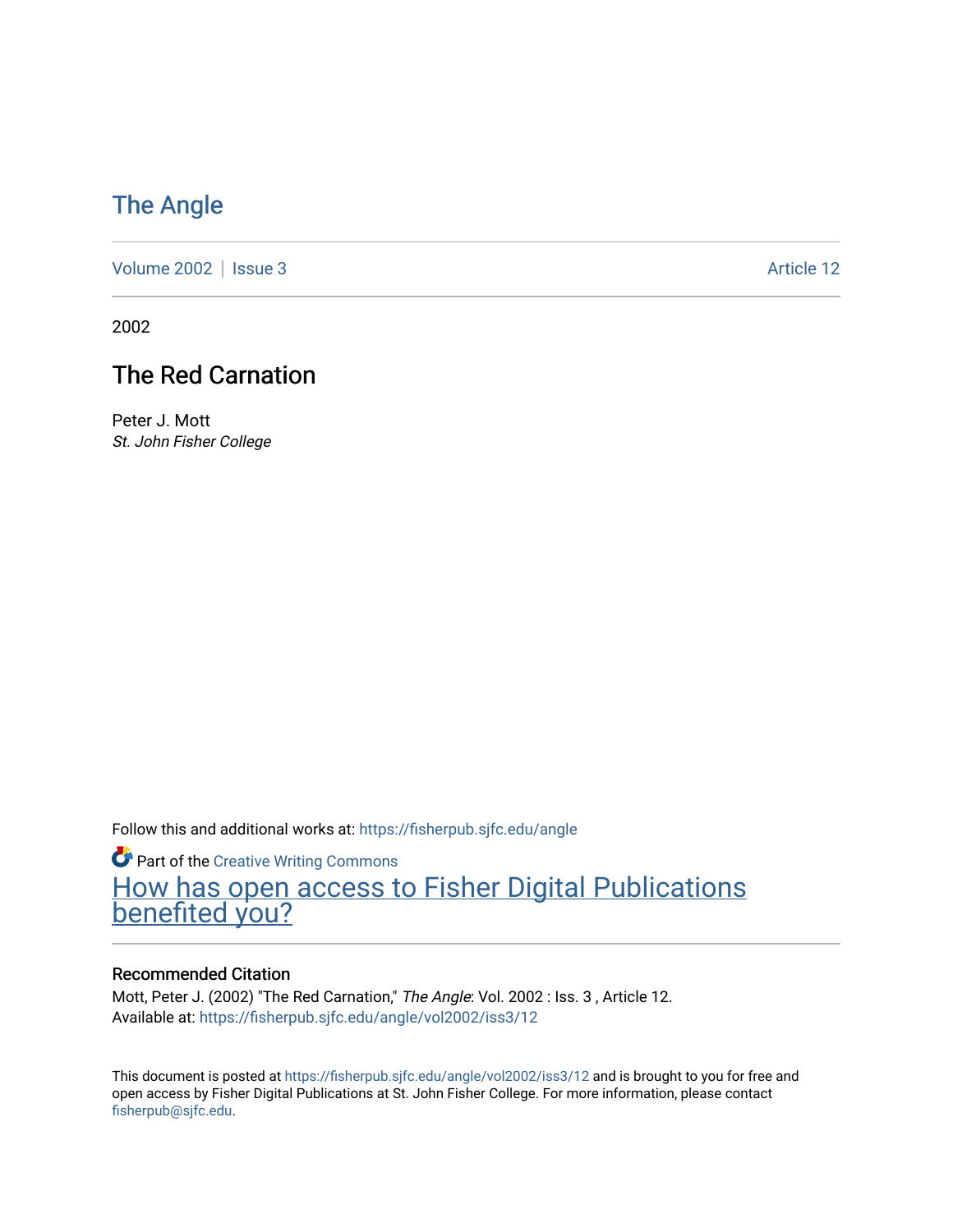### The Red Carnation

#### Abstract

In lieu of an abstract, below is the essay's first paragraph.

"Kevin had dreams higher than the sky, so it was no surprise when he came to his wife, Rebecca, saying, "Honey, I am going to surprise you with an amazing red carnation." Rebecca loved how her husband expressed his love, but she didn't understand what the big deal was about a simple red carnation. Without another word, Kevin drove into the morning sun, with a mission in his mind."

#### Cover Page Footnote

Appeared in the issue: Volume 2, Issue 3, 2002.